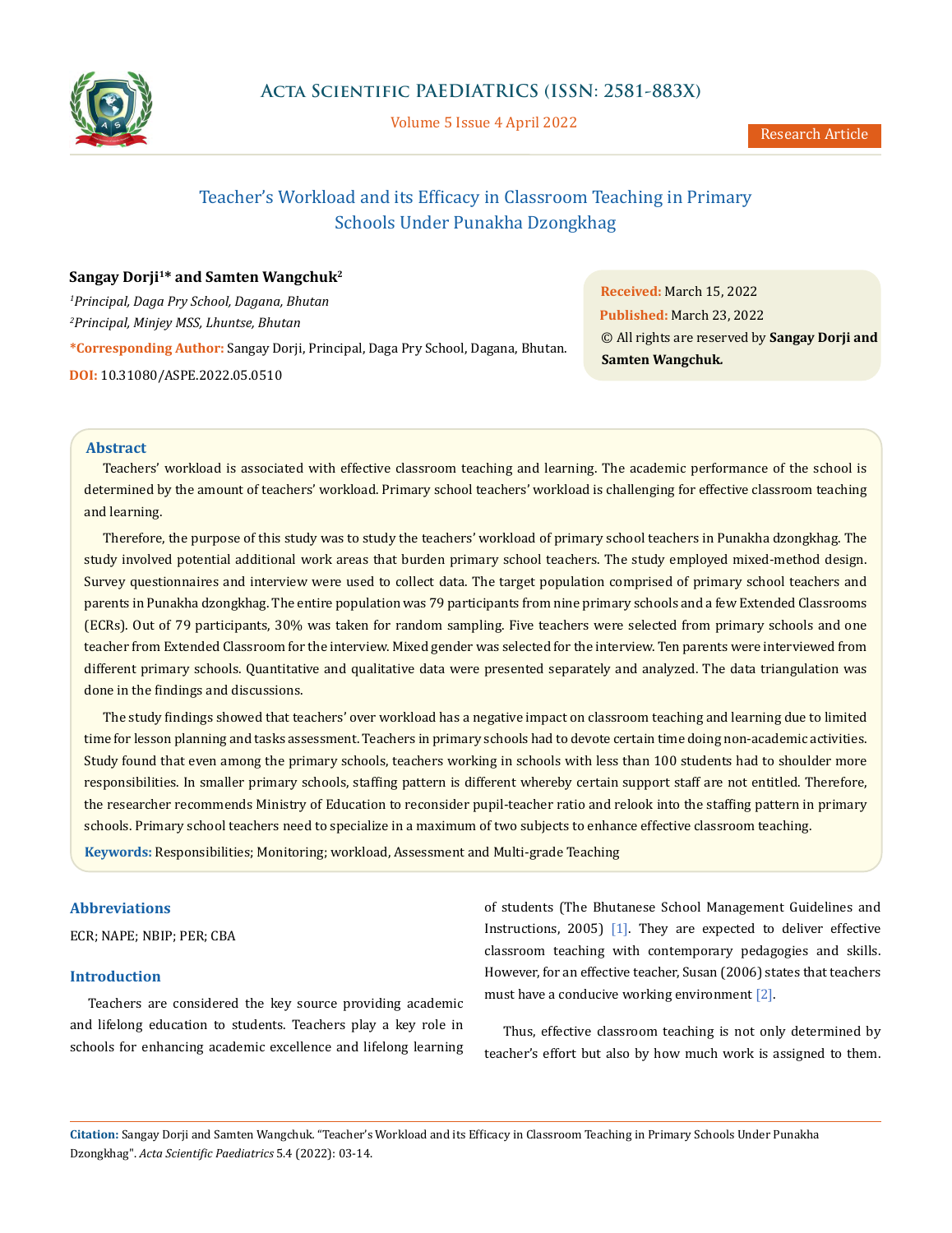Teachers' working environment is further described by Susan (2006, p.2) as "the organizational structures that define teachers' formal positions as a leader with others in the school, such as lines of authority, workload, autonomy and supervisory arrangements" [3]. Besides, the study focuses on resources, workloads and professional support in primary education.

The working environment is a priority for Bhutanese primary teachers, because it may increase teachers' inspiration to teach young and innocent learners. As remarked by Rhodes (2014) all teachers have the possibility of reaching their potential as an educator with the right professional development, supportive working environment, and meaningful feedback [4]. Further, Rhodes states that teachers' working environment plays an important role to students as teachers can give attention to students (2014)[4,5]. Bhutanese primary teachers experienced minimal professional support, instructional and human resources. This is apparent from the primary education programme at the ECR(s), community schools and multi-grade teaching schools. In such teaching, environment affects students' academic performance. The National Education Framework (2012, p.34) reports that "the main challenge facing the education sector was to enhance the proportion of pupils achieving the expected learning outcomes specified for different stages of school education"  $[6]$ . Thus, this study is focused on primary school teachers' working environment and its effect on classroom teaching and learning.

Teachers' working environment becomes more comfortable in presence of adequate resources both instructional and human. This will confirm effective classroom teaching and learning, especially children in disadvantaged communities and in lower grades. Similarly, the presence of positive school culture like collaboration within teachers and principal to support each other in professional and personal needs would promote a better working environment.

#### **The research problem**

The workload for Bhutanese primary school teachers is heavy. Human resources like teaching and non-teaching staff in primary schools are inadequate. The inadequacy of staff is either controlled by the Ministry's policy or improper teacher deployment method.

Teachers are not willing to work in an environment where they would have to shoulder multiple responsibilities. It demotivates teachers in the teaching profession and develops a feeling of low inspiration in their job. Teachers feel that teaching profession is a stressful job because of over workload and inadequate instructional time. According to Greenwood and Simpson (2010, p.1), "teachers around the world are asked to do many things in the course of their job" [7]. It is no different in Bhutan. Teachers in primary schools had to commit to both instructional and non-instructional responsibilities. This may result in ineffective classroom teaching and learning.

It is seen that ECR and Community Schools are managed by a teacher. Thus, Zangmo (2016) stated that ECR and Community Schools are with one teacher teaching all the subjects [8]. It is observed that teachers have limited time to assess students' tasks and prepare lesson plans for effective classroom teaching and learning.

### **The research question**

What is the teaching workload of Bhutanese primary school teachers?.

#### Sub-questions

- What is the workload status of the primary school teachers?
- • How does adequate human resources help in classroom teaching?
- What is the significance of moderate workload in classroom teaching and learning?
- How important is teacher-pupil ratio in classroom teaching?

#### **Materials and Methods**

According to Creswell (2011), it focuses on collecting, analyzing, and mixing both quantitative and qualitative data in a single study or series of studies [9]. Its central premise is the use of quantitative and qualitative approaches. Combination of two methods provides a better understanding of the topic.

There are certain reasons to employ a mixed approach in the study. Rossman and Wilson (1985) identified three reasons for combining quantitative and qualitative research  $[10]$ . The combinations are used to enable confirmation or corroboration, develop analysis to provide richer data and initiate new modes of thinking by attending to paradoxes that emerge from the two data sources.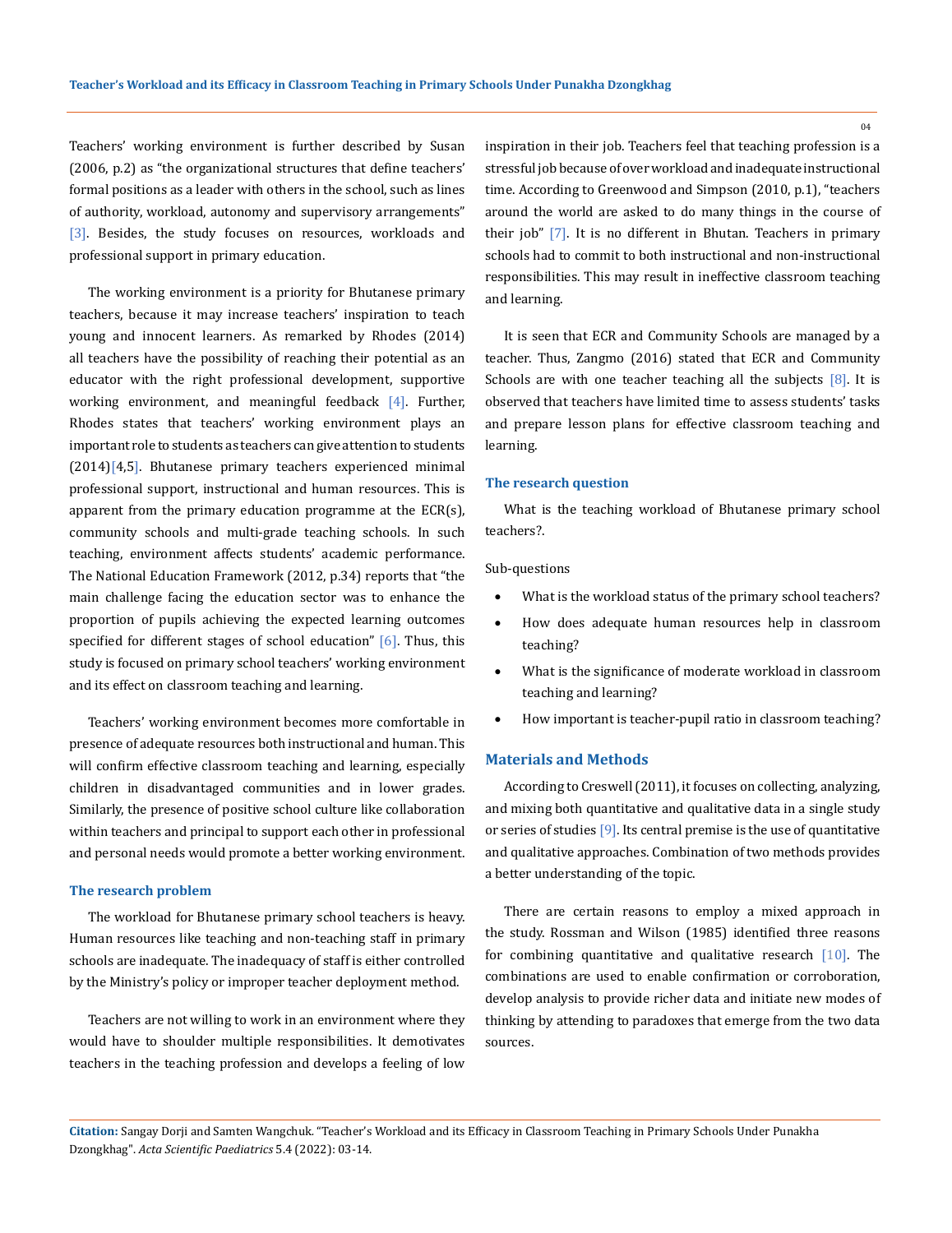## **Research site**

The phenomenological study, the researchers "describe the meaning for several individuals of their lived experiences of a concept or a phenomenon" (Creswell, 2007, p.58)  $[11]$ . This study states that participants may be located at a single site but most important participants must be individuals who have all experienced the phenomenon being explored and can articulate their experiences. Creswell (2007) states that the more diverse the characteristics of the individuals, the more difficult it will be for the researcher to find common experience, theme, and overall essence of the experience  $[9,12]$ . In order to avoid those problems, this study included only selected primary schools, community and extended classroom (ECRs) in Punakha dzongkhag.

The researcher has chosen Punakha dzongkhag primary schools to collect data. For this study, the researcher had selected different schools looking at different aspects in terms of location from the dzongkhag headquarter, class level, and school size.

#### **Study sample size and participants**

Participants selected were primary school teachers and parents from different locations, extended classroom and community schools within Punakha dzongkhag. To study the teachers' workload in government primary schools, five teacher participants and parents from four primary schools, and one participant from the extended classroom (ECR) and community schools were selected for interviews. Survey data was collected from eight primary schools and seven extended classrooms (ECRs) which made up the sample size of 89 participants.

Fraenkel and Wallen (1996), Gravy (1990), Babbie (1992) and Evy (1972) (cited in Omayio, 2013) recommended that the sample size should form 30% of the population for the research findings to be generalized (see table)  $[13]$ . The random sample size taken was 30% of the entire population of 89 from primary schools.

|                                                | <b>Populations</b> | <b>Sample size</b> | 30%       |
|------------------------------------------------|--------------------|--------------------|-----------|
| Primary schools                                | 77                 | 23                 | 30/100x77 |
| Extended<br>classroom/<br>community<br>schools | 12.                |                    | 30/100x12 |

The considerations for selection of participants were teachers who served at least one year in the present school. A teacher with a minimum of three years teaching experiences was selected. National Contract Teachers and non-regular teachers were not selected as study participants. Teacher-participants from primary schools, ECR(s) and Community schools were involved in the study. Further, for better reliability and accuracy in terms of data collection, mixed genders participants were selected.

#### **Data collection tools**

#### **Qualitative**

In this method, data collection steps include setting the boundaries for the study. According to Creswell (2007), information is collected through unstructured or semi-structured interviews, observations, documents, and visual materials [9,12,14]. In this study, semi-structured interview method was used for data collection. At the time of gathering data, a detailed interview was conducted.

#### **Quantitative (survey)**

According to Babbies (cited in Creswell, 2009), survey research is a study of numeric descriptions of trends, attitude, beliefs and opinions of populations by studying a sample of that population [15]**.** Survey structured questionnaire tool was administered to primary schools teachers and principals under Punakha dzongkhag.

## **The researcher developed eight different themes**

## **Data collection process**

The study used concurrent approach by collecting both quantitative and qualitative data concurrently. The survey questionnaire is based on Likert scale. The data was collected using survey questionnaire using a Likert scale format; 1 strongly disagree (SD), 2 disagree (D), 3 neither disagree nor agree (NDA), 4 agree (A), strongly agree (SA), and 5 not applicable (NA). In this study, face to face interview was conducted besides administering survey questionnaire. The interviews were tape-recorded and later transcribed.

## **Data analysis procedure**

Data collected through both qualitative and quantitative methods were presented separately and further analyzed by

**Citation:** Sangay Dorji and Samten Wangchuk*.* "Teacher's Workload and its Efficacy in Classroom Teaching in Primary Schools Under Punakha Dzongkhag". *Acta Scientific Paediatrics* 5.4 (2022): 03-14.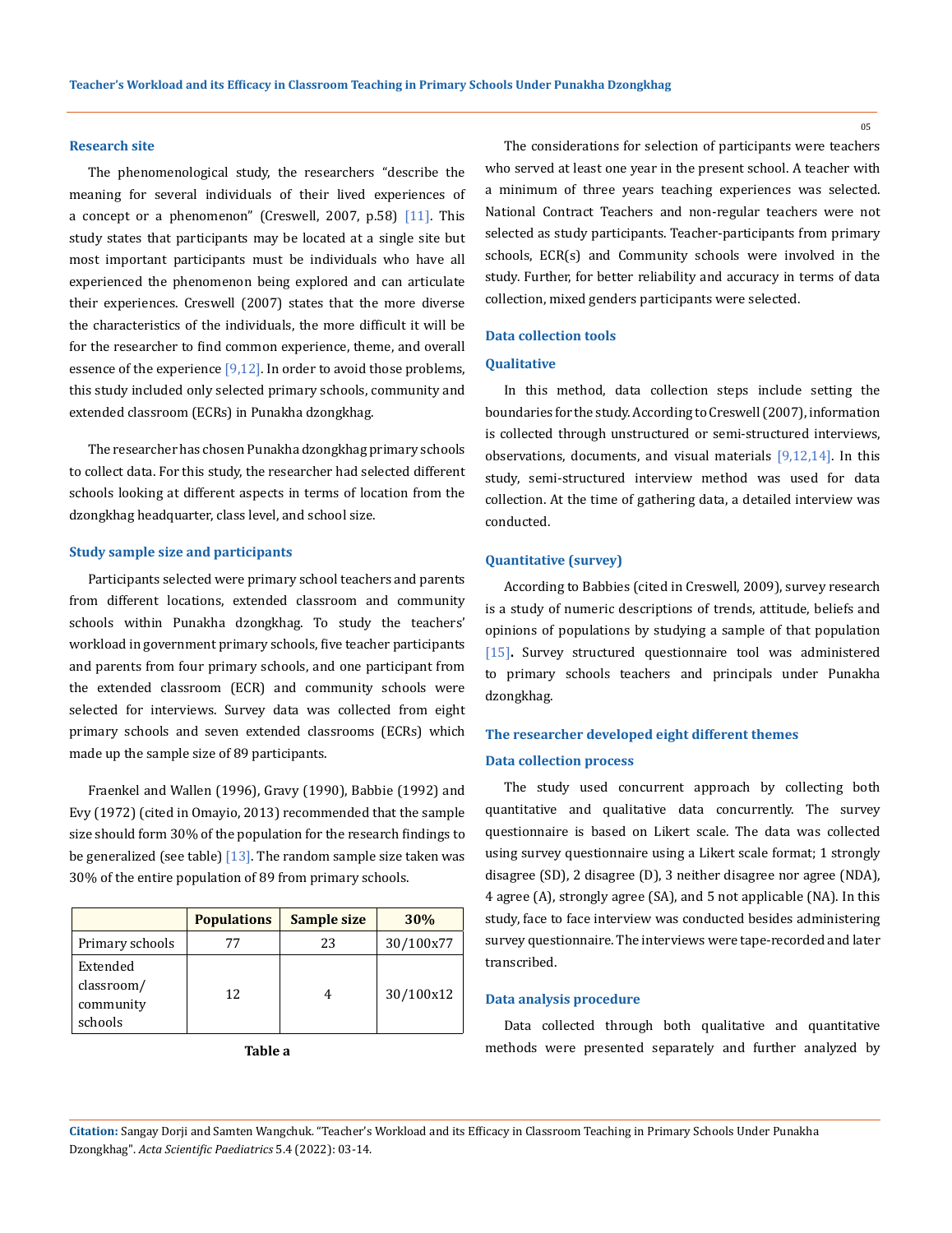comparing both the data findings. According to Creswell (2003) data analysis involves making sense out of text and image data [16]. Glesne (1999), states that data analysis involves "organizing what you have seen, heard or read so that you can make sense of what you have learned" [17].

### **Qualitative data analysis procedure**

The interview data were analyzed using Creswell's (2003) generic steps for analyzing data  $[9,12,14,16,18]$ . Data were organized and prepared for analysis after transcribing into notes from the interviews. Data were read in order to obtain a general sense of information and to reflect on its overall meaning. Detail analysis was carried out with coding process and derived descriptions involving detail rendering of information about people, places, and events in the setting.

## **Quantitative data analysis procedure**

The data collected from the field were analyzed by recording and computing in the statistical computer program EXCEL. The data were computed in the form of frequency, table, and graphs.

#### **Methods and procedures**

## **Pre data collection**

Before commencement of data collection, the researcher sought written approval from the District Education office, Punakha (Appendix B). Data collection leave permission was sought from the Principal Logodama Primary School (Appendix C). Finally, all selected school Principals' permission seeking letter and participants' consent form was developed. Consent forms were developed incorporating points suggested by Creswell (2003); A) the right to participate voluntarily and also to withdraw at any point of the interview, B) the purpose of the study was made known to the participants. C) Before the interview, signature of participants was collected in the consent form.

#### **During data collection**

Participants were made free to choose a place where they may feel comfortable. The interview session was made informal. Participants were assured that their identity will not be disclosed. Throughout the research, confidentiality was maintained with regard to any information that might cause problems. Participants' views were respected. If they were uncomfortable with the interview questions, they were given the option to withdraw from the interview. Participants were also given the right to leave any questions without responding. Interviews were conducted in a safe place during free periods.

## **Post data collection**

After the interview, any information provided through the transcribed interview was kept secure and made available only to the persons concerned. All the documents will be destroyed after the exceeding validation period of five years. Any statement participants thought was sensitive was deleted. Participants were assured that their names would not be reflected at any case in the study.

#### **Data display**

Data display organized, compressed and assembled information. There are many different ways of displaying data in graphs, charts, networks, diagrams of different types. Any appropriate ways were used in the data analysis to draw and verify conclusions.

#### **Results and Discussion**

## **Quantitative data presentation**

The study presents survey questionnaire on seven themes. The survey questionnaires were administered to 30% of the sample of 79 teachers from primary schools and seven extended classrooms ECR(s) under Punakha dzongkhag. Quantitative data were triangulated with qualitative data gathered through interviews.

#### **Graphic presentation**

The survey questionnaire theme on teachers' workload was sought to find primary school teachers' workload under Punakha dzongkhag. This theme was further divided into eight different sub-variables. The sub-variables are presented in separate graphs.

## **Class strength**

The variable on class strength was formulated to find the maximum number of students in a class that teachers taught in primary schools under this dzongkhag (see figure 1).

The data showed that 53% of the primary teachers under this dzongkhag had class strength of 10 to 20 students. Teachers having class strength of 21to 30 students was 27%. Teachers who had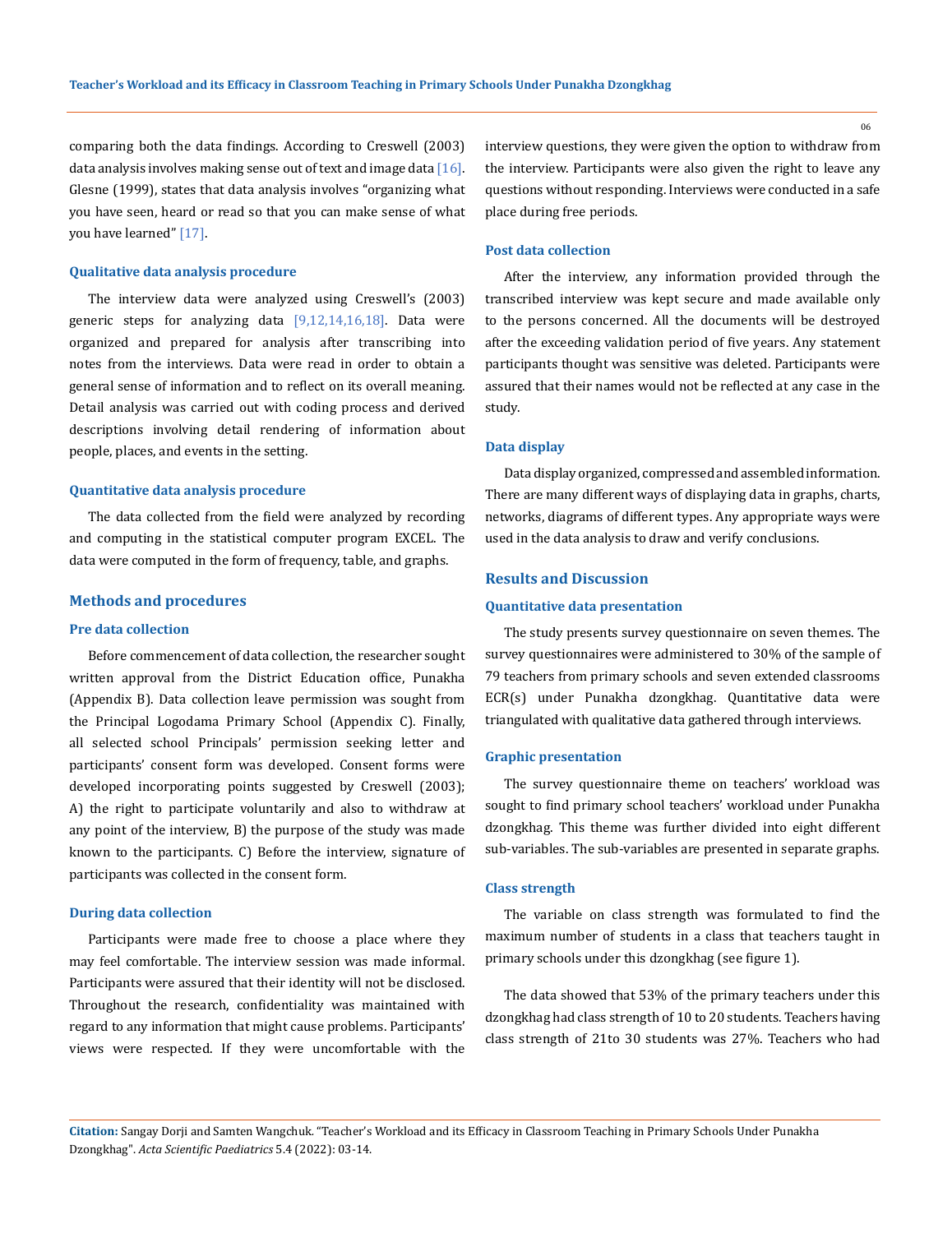

the class strength of 31 to 40 students was 20% and none of the teachers had more than 40 students in the class.

By looking at the findings, the maximum number of Primary Schools under Punakha dzongkhag had class strength of 10 to 20 students. As per the finding, primary school teachers in the dzongkhag had comfortable class size. Based on the study finding, effective classroom teaching and learning occurred in primary schools. Class size is one of the factors for effective classroom teaching. When there is less number of students in a class, more effective classroom teaching and learning happens.

#### **Different sections teachers taught daily**

This sub-variable was to find the number of sections teachers taught daily and workload of the teacher in the school (see figure 2).



The different scores of each scale on a number of different sections taught by teachers were shown in percent. The study showed that primary school teachers who taught two different sections was 40% while 39% of teachers taught three different sections. Teachers who taught four different sections was 7%. Teachers who taught more than five different sections was 14%.

The findings showed that maximum number of Primary School teachers taught two to three different sections. Teachers who taught two different sections and three different sections had a negligible difference of 1%. However, there are school situations where teachers had to teach five different sections, as findings showed 14%. Teachers teaching four to five subjects daily would compromise the quality of teaching. Teaching requires sufficient time for lesson planning and preparation. Teachers need a manageable number of sections to assess students' tasks. Fewer students to handle, more effective teacher can teach students.

## **Non-instructional responsibilities**

The variable on non-teaching responsibilities of teachers was sought to find the number of non-academic responsibilities of primary school teachers besides academic responsibilities under Punakha dzongkhag (see figure 3).



A range of scales was formulated to find primary school teachers' non-academic responsibilities. Teachers having two non-teaching responsibilities was 23% and with same percentage of teachers having three non-teaching responsibilities. Teachers having four non-teaching responsibilities was 27%. Teachers having more than five non-teaching responsibilities was also 27%.

**Citation:** Sangay Dorji and Samten Wangchuk*.* "Teacher's Workload and its Efficacy in Classroom Teaching in Primary Schools Under Punakha Dzongkhag". *Acta Scientific Paediatrics* 5.4 (2022): 03-14.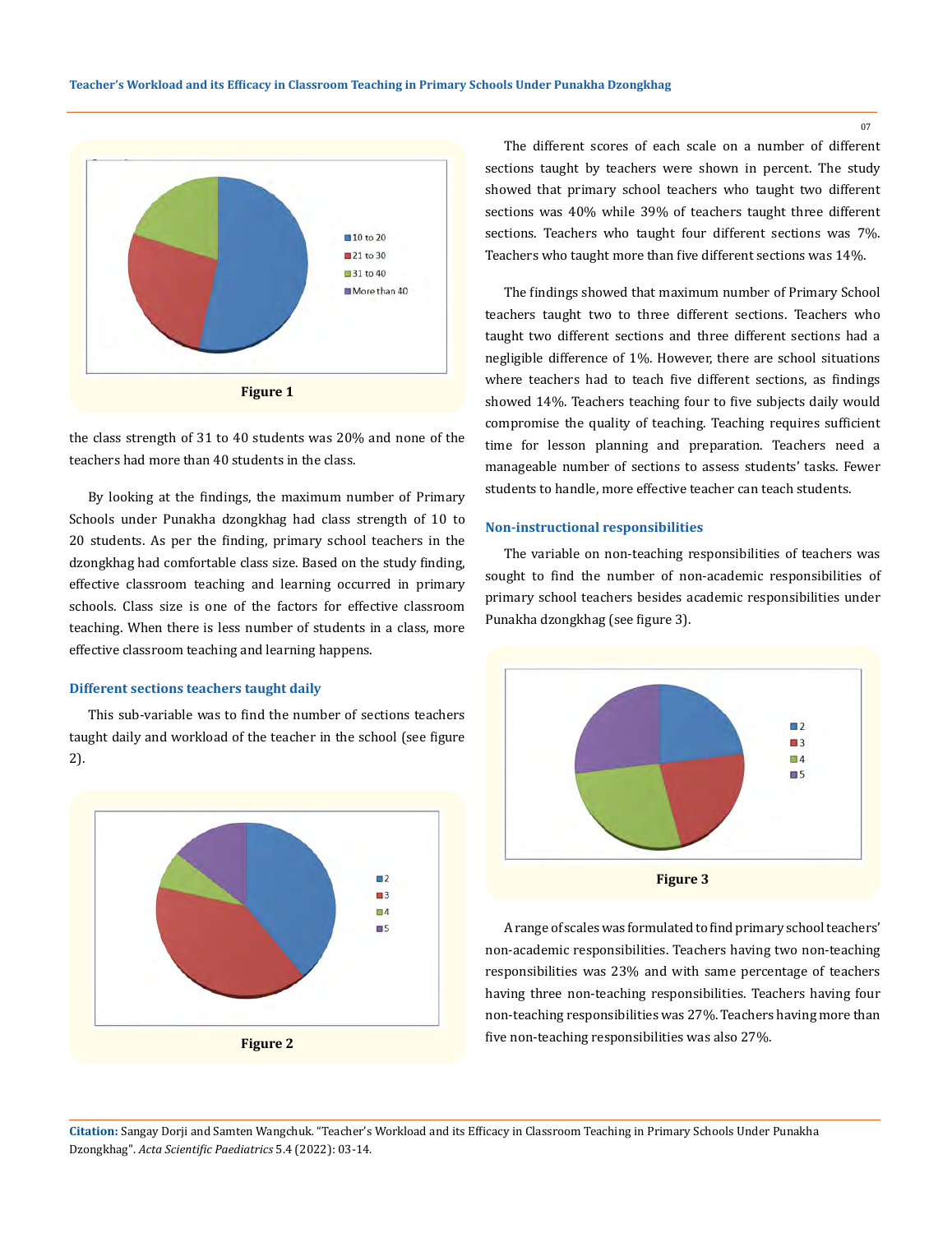By looking at the findings, the majority of primary school teachers under Punakha dzongkhag were overloaded due to non-teaching responsibilities in the school. Maximum number of teachers had four to five non-teaching responsibilities besides their regular academic responsibilities. Non-academic responsibilities are equally important as academic responsibilities in the school. However, it compromises effective classroom teaching and learning because of losing focus on the main task.

## **Different subjects taught daily**

The variable on different subjects teachers taught was sought to find the number of different subjects taught by primary school teachers under this Dzongkhag.



The study participants responded within four different ranges of scales on subjects taught by teachers. Teachers teaching two different subjects was 33% while 30% of the teachers taught three different subjects. The data showed 30% of teachers taught four different subjects. Primary school teachers in this dzongkhag who taught five different subjects was 4%.

Looking at the data presentation, majority of teachers taught three to four different subjects daily. A teacher teaching three to four different subjects daily would pose a challenge to planning for all the subjects. Classroom teaching without proper planning and preparation cannot result in effective teaching and learning. In order to achieve desired learning outcome, an adequate amount of time is required for proper lesson planning and preparation.

## **Total teaching hours in a week**

The variable on teachers' teaching hours in a week was sought to find out the total classroom teaching hours in a week of primary school teachers under Punakha dzongkhag (see figure 5).



This variable was formulated to find out the Primary School teachers' teaching hours in a week. Participants teaching 16 to 20 hours in a week was 37%. Teachers teaching 21 to 25 hours in a week was 33% and teachers who taught more than 25 hours in a week was 30% in the survey study.

Looking at the findings, Primary School teachers were teaching 16 to 20 hours in a week. The other two scales 20 to 25 hours and more than 25 hours in a week were almost equal. Looking at each score, on an average teachers work 20 to 25 hours particularly in teaching in a week. Primary school teachers were teaching as per the mandated teaching hours of the Education Ministry.

#### **Daily lesson plans prepared**

The variable on the preparation of daily lesson plan was sought to find out the number of lesson plans prepared daily by primary teachers in the school (see figure 6).

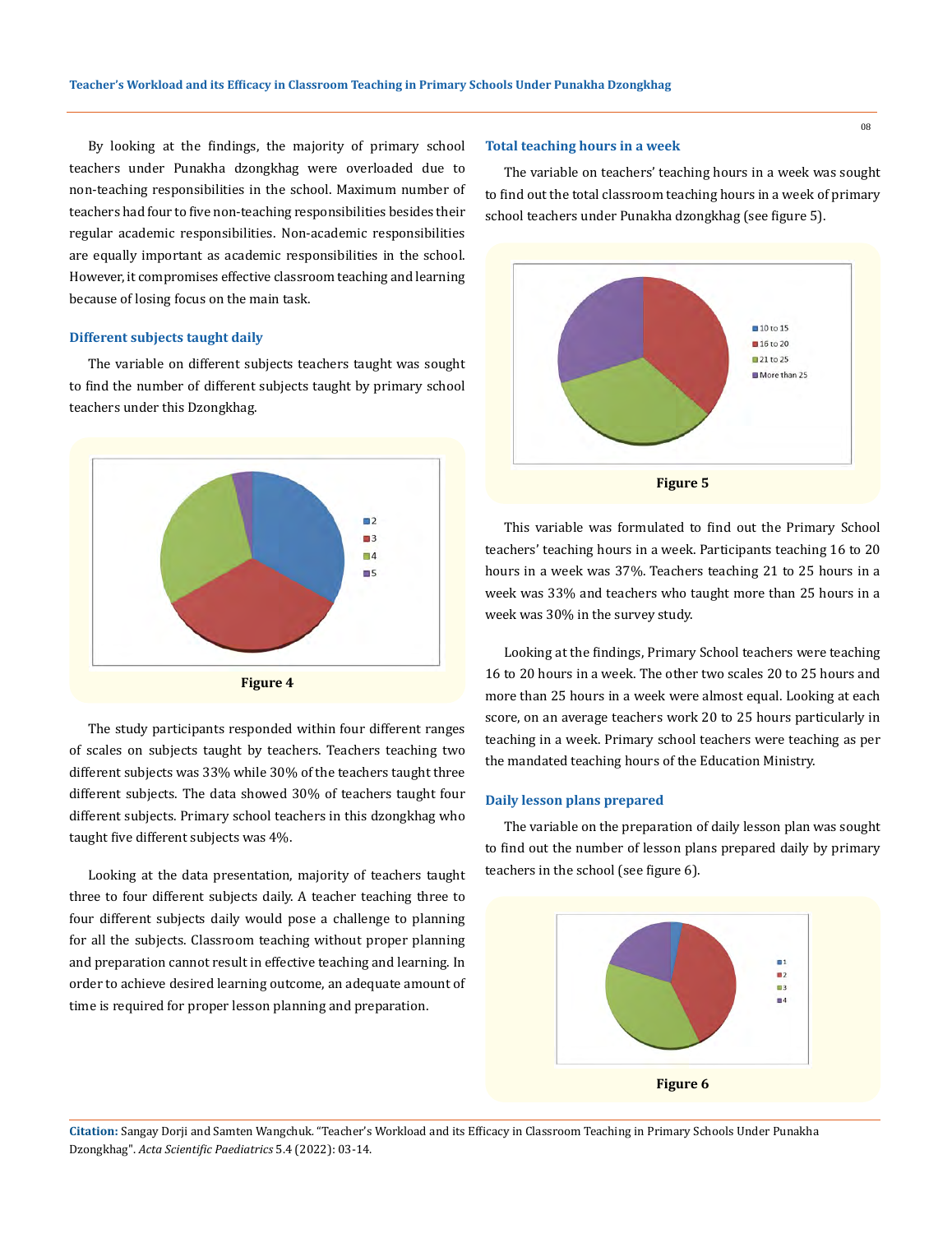Four different scales were prepared to find out the number of lesson plans prepared daily by primary school teachers. 3% of the teachers prepared one lesson plan, while teachers who prepared two lesson plans daily was 40%.Teachers who prepared three lesson plans daily was 37% and teachers who prepared four lesson plans daily was 20%.

The findings showed that on an average Primary School teachers prepared two to three detailed lesson plans daily. By looking at the lesson plan preparation of 55 minutes duration, teachers spent at least one to two hours daily. The effectiveness of classroom teaching would significantly depend on how teachers get adequate time to prepare their lesson plans. Lesson plan guides teachers for effective classroom teaching and learning.

## **Lesson plan preparation time**

The variable on lesson plan preparation time of teachers was sought to find out when teachers prepare lesson plans (see figure 7).



The researcher prepared four different possible time teachers usually used to prepare their lesson plans. Teachers who prepared lesson plans in school during off periods was 12%. Teachers who prepared lesson plans after school hours at home was 23%. Teachers who prepared lesson plans after school hours in school was 11%. Teachers who prepared lesson plans on weekends was 54% in this study.

By looking at the findings, primary school teachers under Punakha dzongkhag had limited time to prepare lesson plans during school hours. The highest data showed that 54% of the teachers prepared lesson plans during weekends at home. The Primary School teachers in Punakha dzongkhag were engaged throughout the week doing school's work.

## **Students' work assessing time**

The variable on teachers' time to assess students' work was sought to find out when teachers assessed students' task (see figure 8).



To find Primary School teachers' time to assess students' task, the researcher formulated four different possible times that teachers usually assessed students' tasks. Teachers who assessed students' work in school during off periods was 55%. Teachers who assessed after school hours at home was 17%. Teachers who assessed students' work after school hours in the school was 14%. Participants who assessed students' task during teaching periods in the class was 14%.

Looking at the findings, maximum number of teachers assessed students' task during off periods in the school. However, teachers in primary schools got minimum periods for planning and students' task assessment. Teachers had to teach three to four different subjects. It is learned that teachers had no sufficient time for quality assessment. Quality students' task assessment is an effective classroom teaching and learning process.

## **Workload of extended classroom**

The variable on the workload of extended classroom teachers was sought to find out the teachers' working environment in ECR in Punakha dzongkhag. There were seven ECR(s) in total in the dzongkhag (see table 1).

**Citation:** Sangay Dorji and Samten Wangchuk*.* "Teacher's Workload and its Efficacy in Classroom Teaching in Primary Schools Under Punakha Dzongkhag". *Acta Scientific Paediatrics* 5.4 (2022): 03-14.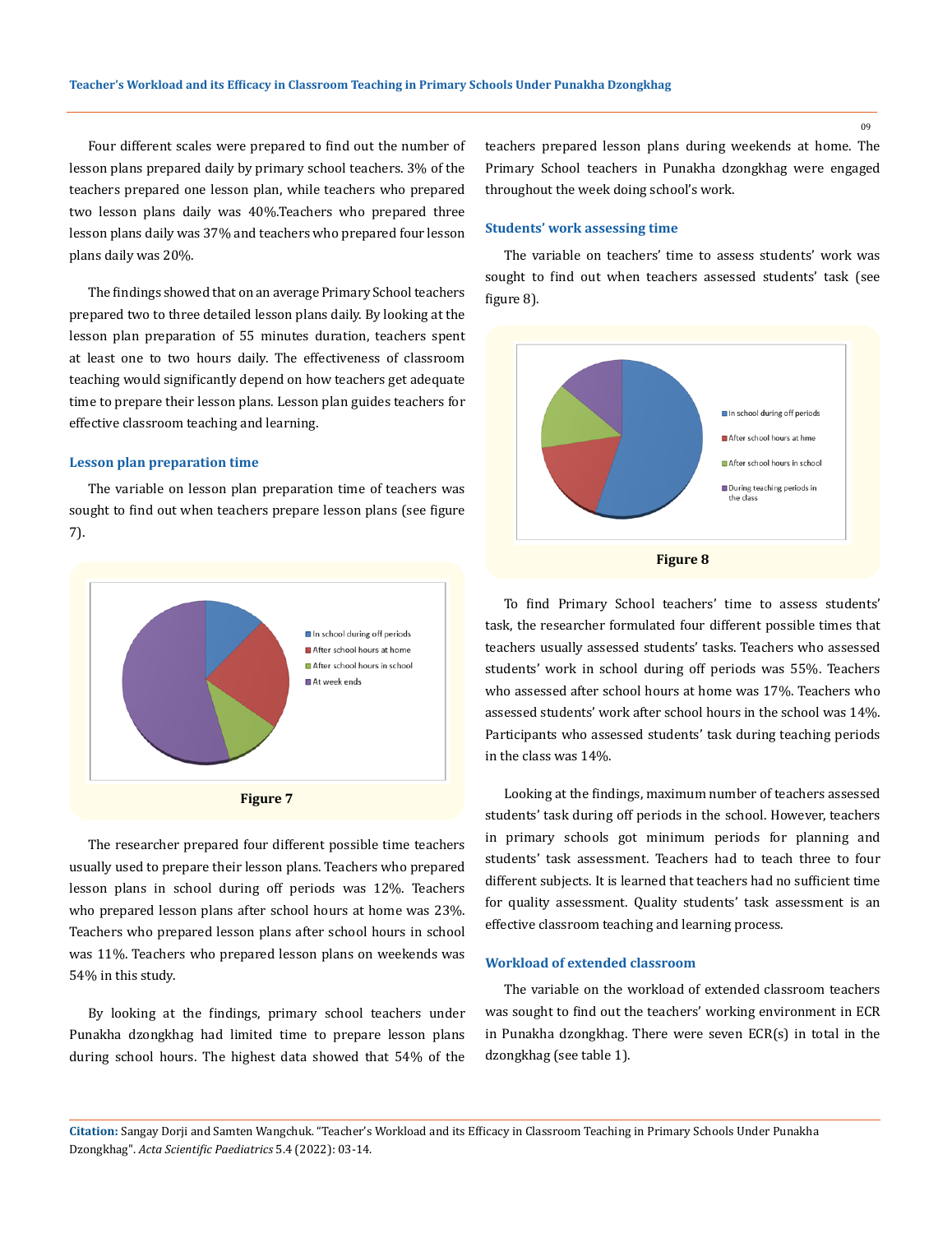|                  | <b>PP</b> | I | $\mathbf{I}$ | III         | <b>Total</b><br>students |
|------------------|-----------|---|--------------|-------------|--------------------------|
| ECR A            | X         |   | $\mathbf{I}$ | X           | 11                       |
| <b>ECRB</b>      | PP        |   | $\mathbf{I}$ | $\mathbf X$ | 29                       |
| ECR <sub>C</sub> | PP        |   | $\mathbf{I}$ | $\mathbf X$ | 17                       |
| ECR D            | PP        | Ī | $\mathbf X$  | $\mathbf X$ | 20                       |
| <b>ECRE</b>      | PP        |   | $\mathbf X$  | X           | 17                       |
| <b>ECRF</b>      | PP        |   | $\mathbf{I}$ | $\mathbf X$ | 17                       |
| ECR G            | PP        | X | X            | X           | 12                       |

| П<br>п<br>н |
|-------------|
|-------------|

The findings showed the working scenario of 7 ECRs under Punakha dzongkhag. The maximum number of students was in ECR B with 29 students. The minimum number of students was in ECR A with 11 students. By looking at the class size, it was comfortable in classroom teaching but teacher(s) had to teach six to nine different subjects daily. Except for ECR A, all other ECRs had class PP where this class had to be taught separately, as mandated by the policy. Besides classroom teaching, ECR teacher(s) had to do other non-teaching work in the school.

#### **Data analysis and presentation**

The researcher presents interview data from teachers and students of primary schools. The interview data were transcribed and coded under different themes. Participants and schools are coded under different codes. Teacher participants as 'T' (Teacher=T), schools as 'S' (School=S) and students as 'SS' (Students=SS). The interview data analysis was used in the survey data findings for comparison of two data. The study followed colour coding, memoing and developing a proposition for data analysis.

#### **Participants' perspectives on teachers' workload**

The research question was formulated to find out the perspectives on teachers' workload in the school and its effect on classroom teaching and learning. There were common perspectives shared on the teachers' workload in the school.

The participants described workload of teachers as an important aspect of students' academic achievement. The participants expressed that it was important for teachers to be assigned with less responsibilities, especially non-teaching roles for effective classroom teaching and learning. It was understood that over workload is the source of developing stress and inefficiency of a person. Primary School teachers in the dzongkhag had a heavy workload. Multiple responsibilities of teachers added workload. The teacher interviewee responded, "teachers' working environment in our school, we have a heavy workload. We have no enough time for proper lesson planning and preparation" (Int. T1 24/2/2021). It was learnt that teachers' working environment in the dzongkhag had a heavy workload.

Further, to study in detail, the researcher inquired specific questions on teachers' workload and its effect on classroom teaching and learning.

## **Adequate human resources and its effect on classroom teaching**

The question on human resources was formulated to find out the human resources conditions and its effect on classroom teaching and learning. It was learnt that adequate teachers and other supporting staff are crucial in achieving the school goals. Participants expressed the importance of adequate human resources in the school. Adequate human resources help to achieve better academic performance in the school. The participants pointed out the lack of non- teaching staff and their challenges in the school. The researcher learnt that non-teaching staff is deployed based on the number of students in the school. Primary schools with less than hundred students is eligible for only school caretaker. However, the participants suggested that it is important to deploy Health and Physical Education (HPE) instructor, librarian and store in-charge in the school. It was learned that teachers spent instructional hours doing non-teaching activities. Non-teaching staff in primary schools in the dzongkhag was only school caretaker at the time of conducting the study. Teachers' instructional hours are shared doing non-instructional responsibilities. Teachers' focus on classroom teaching is lost in the process of doing multiple tasks" (Int.T1 24/02/2021).

The primary school teachers had to teach all curriculum with little experiences. It is found necessary to focus on maximum two subjects. Teachers teaching all subjects affect the quality of classroom teaching and learning. Schools face the challenge of having competent and experienced subject teacher. Primary Schools in the dzongkhag lack Dzongkha (national language) teachers. The interview participants shared the situation of Dzongkha language teacher shortage in the school. The participant said:

**Citation:** Sangay Dorji and Samten Wangchuk*.* "Teacher's Workload and its Efficacy in Classroom Teaching in Primary Schools Under Punakha Dzongkhag". *Acta Scientific Paediatrics* 5.4 (2022): 03-14.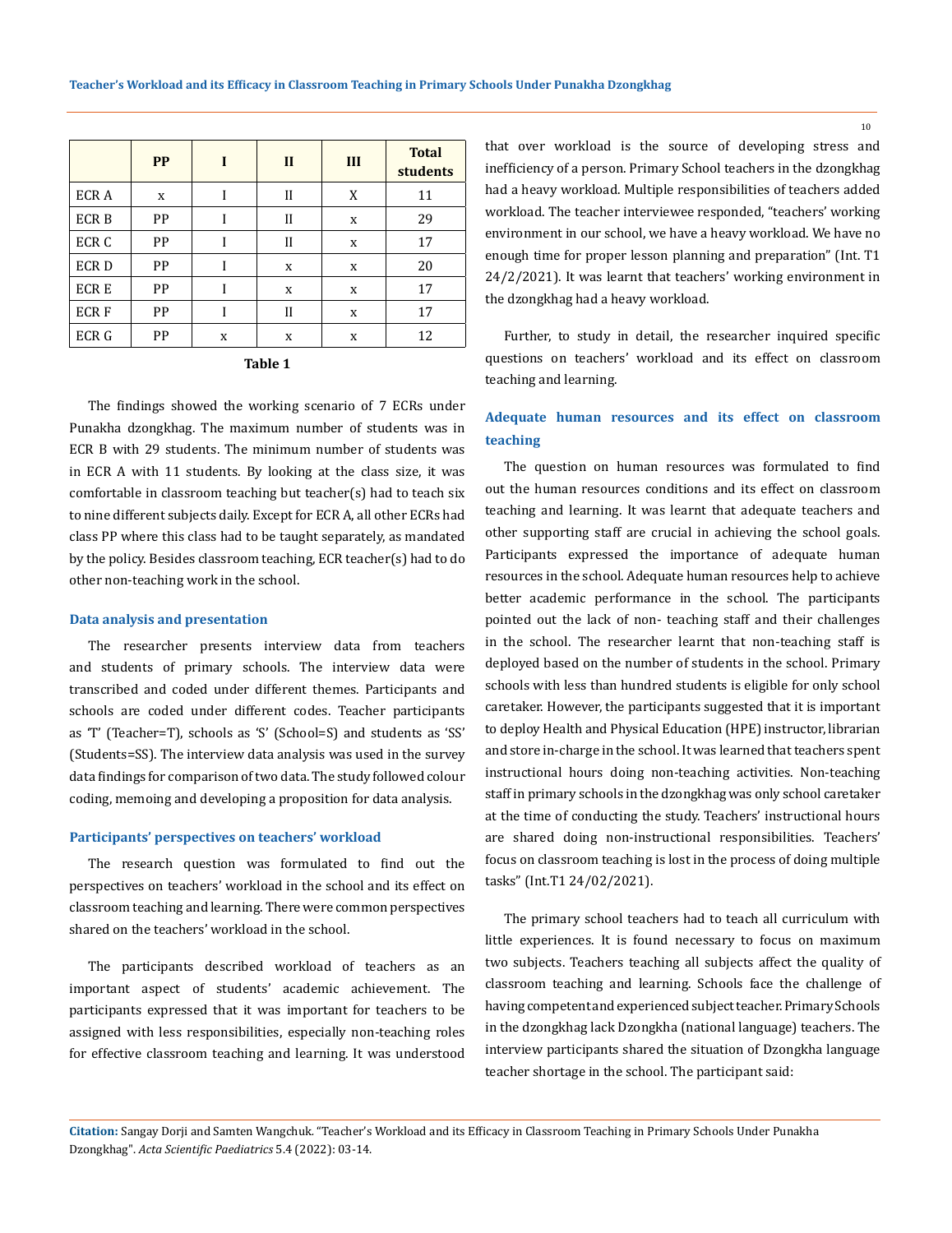As per the policy, Dzongkha (national language) subject has to be taught by Dzongkha teachers. At present we have only two Dzongkha teachers with nine sections. All sections cannot be taught by two Dzongkha teachers, other general teachers have to share Dzongkha subject. It affects content delivery to the learners. (Int.T3 24/02/2021).

General teachers were asked to teach Dzongkha subject in the school. The subject content delivered by general teachers differ from Dzongkha teachers. The instructional quality is compromised in the Dzongkha subject.

The study informed that Primary School teachers' experienced heavy teaching workload following pupil-teacher ratio deployment. Instead, participants suggested deploying teachers based on number of sections and subjects in the school. This can address subject teacher shortage and teaching workload in primary schools. An interviewee shared:

We have seven teachers and eighty four students. As per pupilteacher ratio, it seems that we have excess teachers. But, the level of class ranges from class PP to VI, seven teachers are not enough. We have to look into the number of subjects to teach. (Int.T4 25/02/2021).

Looking at the responses, Primary schools require non-teaching staff to share non- teaching responsibilities, particularly in-charges. Primary teachers' teaching hours were divided doing non-teaching responsibilities. According to the existing teacher deployment policy, Primary Schools in the dzongkhag had sufficient teachers, however, in reality the study found an acute shortage of Dzongkha teachers. General teachers faced difficulties in teaching Dzongkha subject.

#### **Non-teaching responsibilities**

The study revealed that primary teachers were asked to carry multiple responsibilities in the school. A multiple of tasks diverts the focus from classroom teaching. The interviewee shared, "I am library in-charge; games and sports coordinator, club coordinator, house master, literary in-charge and cultural coordinator. Besides teaching, other non-teaching responsibilities disturb classroom teaching" (Int.T4 25/02/2021). It was found that a teacher with multiple tasks develops anxiety. Eventually, the quality of classroom teaching is compromised.

#### **Classroom responsibilities**

Primary School teachers in the dzongkhag taught five to six different subjects daily. The participant responded that "teachers in our school have a heavy workload. This year we have minimum five different subjects to be taught by a teacher daily. We are not able to prepare lesson plans for all the subjects taught" (Int.T1 24/02/2021). Teachers teaching more subjects have more plans to prepare and more students' task assessment. Classroom teaching without proper lesson planning cannot be considered effective teaching and learning.

The study participants informed that Primary School teachers taught 25 periods of 55 minutes in a week. The participants expressed that over workload leads to mental stress and frustration in the teaching profession. A study participant shared:

If a teacher is overloaded with the school responsibilities, there are some problems at home. Then it is the devastation for the teacher. If a teacher is not happy at home, he brings problem in school. So, this affects whole teaching-learning processes in the school. (Int.T4 25/02/2021).

On the other hand, participants agreed that doing multiple tasks was an opportunity to gain administrative work experiences. The interviewee responded to the question that "we gain more experiences doing more responsibilities. Teachers are exposed to work experiences such as school self-assessment (SSA) and school improvement plan (SIP) planning" (Int.T1 24/02/2021). The other interviewee agreed the same that "…but I do not feel this because I love doing this and it is the source of experience" (Int. T3 24/02/2021). However, teachers' over workload has no positive impact on classroom teaching and learning.

Based on the interview responses, primary school teachers were overloaded. Teachers had to teach four to five different subjects every day. Moreover, teachers had non-teaching responsibilities to perform in the school. Participants expressed a feeling of anxiety due to over workload in school. Teachers under heavy work pressure impinged on classroom teaching.

#### **Teacher deployment trend**

Teachers are deployed based on the pupil-teacher ratio policy. It is the common method to deploy teachers in schools. The present pupil-teacher ratio in the Bhutanese Education System is 1:25. The

**Citation:** Sangay Dorji and Samten Wangchuk*.* "Teacher's Workload and its Efficacy in Classroom Teaching in Primary Schools Under Punakha Dzongkhag". *Acta Scientific Paediatrics* 5.4 (2022): 03-14.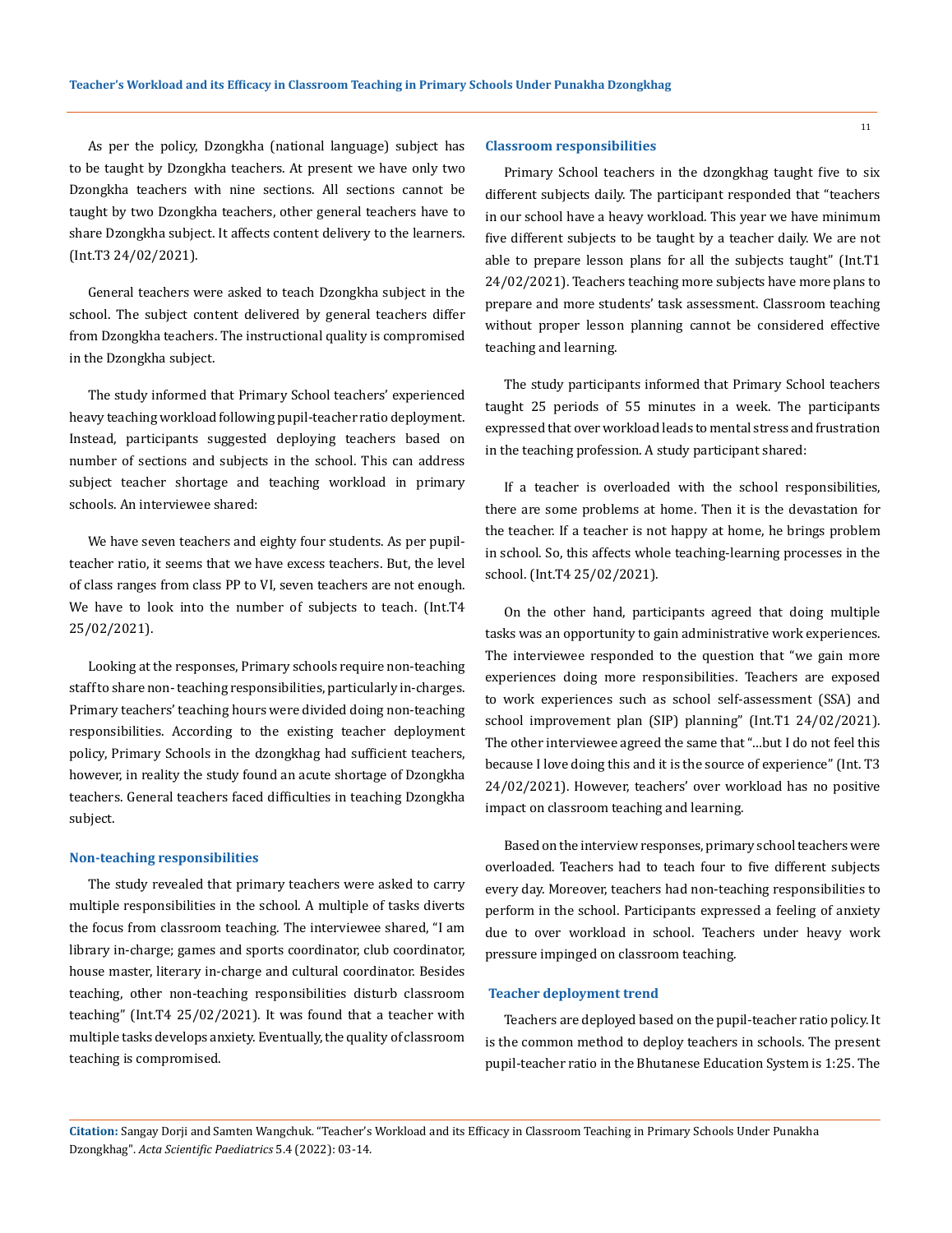participants expressed the challenges associated with pupil-teacher ratio deployment policy as it leads to teachers being overburdened in the school. It was learnt that teachers were deployed based on a number of students in the school. The participants said that the present teacher deployment policy added to teachers' workload. It has also been learnt that the problem associated with high pupil-teacher ratio adds to teaching workload. The participants explained that primary schools with classes ranging from PP to VI had minimum seven sections. There are 27 subjects to teach. A participant further responded:

I am teaching four subjects. The number of students is only 40. If you follow pupil-teacher ratio, it is not a big problem to teach. But, when it comes to real ground, a teacher teaching four different subjects is challenging to provide quality teaching. (Int. T4 25/02/2021).

The participants responded that the high pupil-teacher ratio added to the workload of teachers in primary school. It was also felt that teachers' over workload compromised the quality of classroom teaching and learning. A teacher interviewee explained:

The pupil-teacher ratio policy may be feasible in a higher level of schools. It does not work in primary schools. Sometimes in a school, we have 60 students in seven sections. There are 27 subjects to be taught. According to pupil-teacher ratio, the school gets two teachers. The workload of the teacher is heavy in such situation. (Int.T3 24/02/2021).

Looking at the findings, Primary teachers in the dzongkhag had heavy teaching workload. Teachers compromised the quality lesson planning and students' tasks assessments. Proper lesson planning and preparations are most important for effective classroom teaching and learning.

#### **Multi-grade teaching and workload of teachers**

Multi-grade teaching approach added to the workload of Primary School teachers. All Extended Classrooms (ECRs) and Community Schools adopted the multi-grade approach. The majority of study participants responded that multi-grade approach is challenging in Bhutanese school system. Participants said that multi-grade was a method to solve teacher shortage in remote schools. However, the objective of multi-grade approach can be different. An Interviewee responded, "Since a teacher can teach different grades in a single classroom, it helps to solve teacher shortage. But, quality of classroom teaching is compromised" (Int. T2 24/02/2021). According to interview participants, multi-grade teachers were not well trained. Teachers failed to teach effectively when different grades were combined together. This finding coincides with Yangzom (1994, cited in Royal Education Council Annual Report, 2016) which states that "there was a short supply of trained multigrade teachers throughout Bhutan".

Participants responded that multi-grade approach is not feasible in the Bhutanese Primary schools. It is merely an addition to teachers' workload. Student participant responded, "This teachinglearning system is a problem for us. When we are in one class there are lots of disturbances. For example, when a teacher teaches one class, the other class disturbs" (Int.S1 24/02/2021). It was also learnt that multi-grade approach added workload of teachers and caused inefficiency in classroom teaching and learning.

Looking at responses from the field interviewees, multi-grade approach involved challenges such as lack of trained teachers, heavy planning and preparation and lack of facilities for effective teaching. According to Yangzom (2016), "Effective multi-grade teaching requires trained and motivated teachers, access to… learning materials, and a stimulating environment." Thus, teachers teaching multi-grade classes without adequate ideas and skills hinder classroom teaching and learning.

## **Findings and Discussions**

The study on teachers' workload was sought to find out Primary school teachers' workload, both teaching and non-teaching responsibilities. The main question includes sub-variables such as (1) number of students in a class (2) number of different sections teacher taught (3) different subjects teacher taught daily (4) total hours teacher taught in a week (5) number of lesson plans prepared daily (6) teacher's lesson preparation time and (7) time spent by teachers on students' work assessment.

The Primary school teachers had a minimum of four to five non-academic responsibilities apart from classroom teaching responsibilities. The total teaching hours in a week for a teacher showed the highest score of 20 to 25 hours. From these findings, it can be concluded that Primary teachers had to teach a minimum of

**Citation:** Sangay Dorji and Samten Wangchuk*.* "Teacher's Workload and its Efficacy in Classroom Teaching in Primary Schools Under Punakha Dzongkhag". *Acta Scientific Paediatrics* 5.4 (2022): 03-14.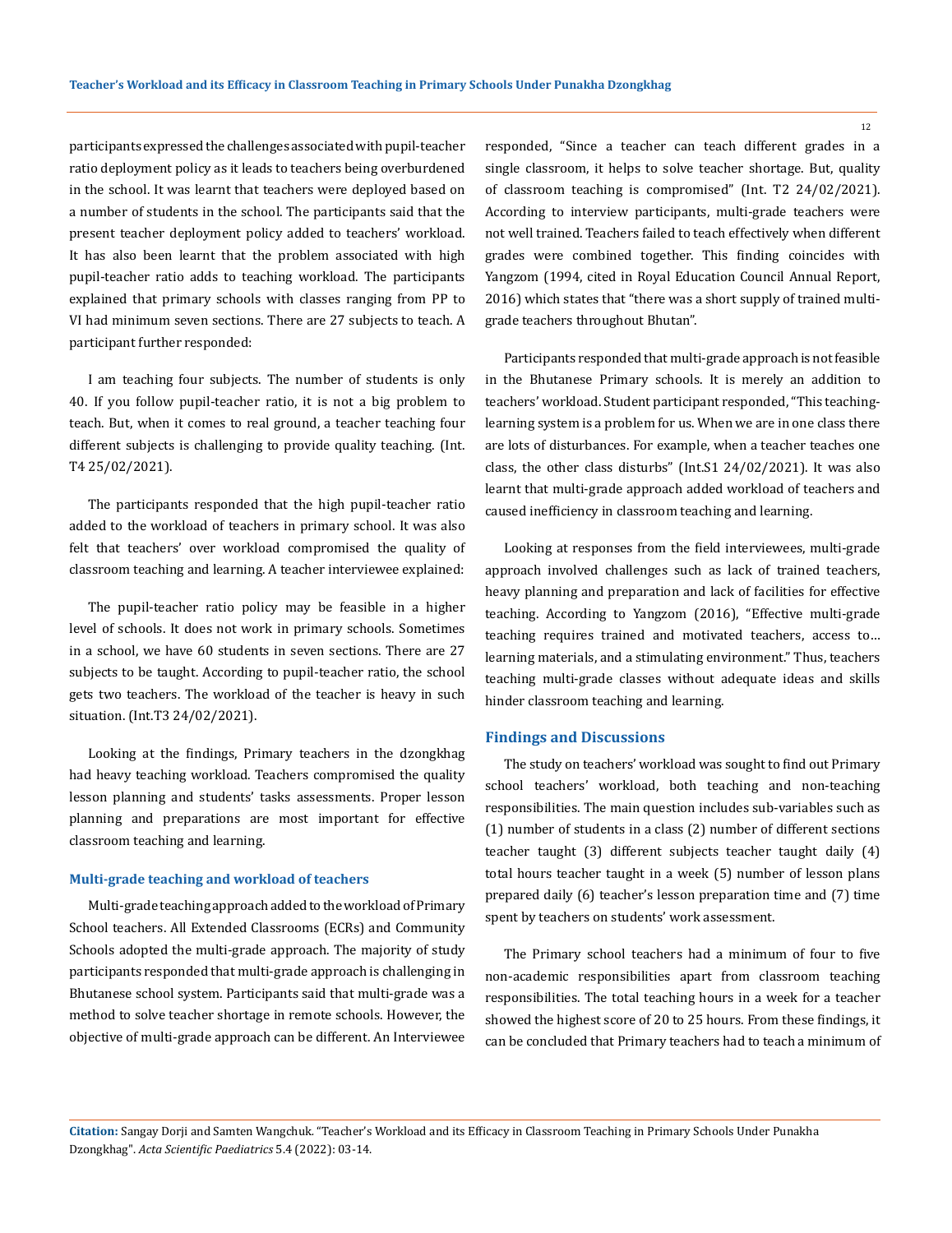five periods every day. By looking at academic and non- academic responsibilities of primary teachers, the teachers were overloaded. In light of the study participants' responses, it can be strongly stated that teachers had more non-teaching responsibilities that can certainly lead to low students' academic performance. The subvariable on lesson plans preparation time showed that 54% of the participants prepared their lesson plans during weekends. 23% of teachers prepared lesson plan after school hours. Primary school teachers had no leisure time for recreational activities. The tight schedule and hectic life added a feeling of stress and frustration towards the teaching profession. Teachers in frustrated mind cannot teach effectively in the class.

The interview question on teachers' workload was employed to study detailed situation in primary schools. Interview participants shared a number of responsibilities that they had to perform in the school. A study participant shared, "I am library in-charge; games and sports coordinator, club coordinator, house master literary coordinator and cultural coordinator. Besides teaching duties, I have to do non-teaching responsibilities in the school" (Int. T4 25/02/2021). In addition, participants expressed the impact of over workload like stress and frustration in the teaching profession. Teachers experiencing stress and frustration because of unfavorable working conditions has huge negative impact on student's academic performance. In this regard, a wide range of studies suggests that pupils of teachers with high job satisfaction and lower stress are more likely to perform better academically than their peers whose teachers are not able to sustain their commitment. Participants expressed that they were stressed due to heavy teaching work as well as non- teaching responsibilities.

The extended classroom (ECR) findings showed that every ECR in Punakha dzongkhag had Pre-primary (PP) class, except for one ECR. The Ministry of Education (MoE) policy states that PP class should be taught in mono grade system. However, ECR had to combine class PP with class I and II since there was only one teacher. In this situation, the teacher had to refer nine different manuals and textbooks. Effective classroom teaching cannot be expected in such an environment. Pre-primary (PP) students are new to formal schooling system and subjects such as English and Mathematics are taught in a foreign language. Classes I to II students may find same difficulties when taught in multi-grade approach. It coincides with what one of the student interviewees of multi-grade approach school said; "multi-grade teaching-learning system is a problem for us. When we are in one class there are lots of disturbances. For example, when a teacher teaches one class, the other class disturbs. That way we are not able to understand well. So, mono-grade teaching will be much better" (Int.S124/2/2021). Therefore, the study showed that teachers' over workload impact classroom teaching.

## **Conclusion**

On the basis of findings and in light of the literature on the study conducted, it can be concluded that teachers' workload has a huge effect on classroom teaching and learning, especially for primary school children. An adequate teaching staff is a key factor to commit in pursuit of achieving quality education.

The findings showed sufficient evidence to conclude that teachers' workload becomes relaxed when adequate human resources are in place in the school. It reduces the workload of teachers and helps effective classroom teaching and learning. The participants responded that primary schools require sufficient teachers as well as support staff. The staffing pattern reform for primary schools need immediate attention, otherwise it may hamper the quality of education due to heavy teachers' workload of primary teachers. If possible, the Ministry needs to reconsider the existing human resource policy to further reduce the pupilteacher ratio. Primary school teachers in Punakha dzongkhag had an excess workload. Teachers had to teach three to four subjects besides multiple non-instructional responsibilities. They had little time for personal work because lesson planning and students' tasks assessments were done at home. Teachers expressed a feeling of frustrations and stress in the teaching profession.

## **Bibliography**

- 1. Akpan O E., *et al*[. "Teachers' level of mastery of subject matter](https://www.researchgate.net/publication/340845032_Teacher) [and students' academic achievement in Social Studies in Cross](https://www.researchgate.net/publication/340845032_Teacher) River State". *[West African Journal of Educational Research](https://www.researchgate.net/publication/340845032_Teacher)* [11.1&2 \(2008\): 11-17.](https://www.researchgate.net/publication/340845032_Teacher)
- 2. [Babyegeya EBNK. "Educational Planning and Administration,](http://196.216.247.5/cgi-bin/koha/opac-detail.pl?biblionumber=7646) [Dar es Salaam". The Open University of Tanzania \(2000\).](http://196.216.247.5/cgi-bin/koha/opac-detail.pl?biblionumber=7646)
- 3. Bennaars GA., *et al*. "Theory and practice of education". Nairobi: East African Educational Publishers Ltd (1994).
- 4. Bhutan Education Quality Survey. "Education without compromise" (2008).

**Citation:** Sangay Dorji and Samten Wangchuk*.* "Teacher's Workload and its Efficacy in Classroom Teaching in Primary Schools Under Punakha Dzongkhag". *Acta Scientific Paediatrics* 5.4 (2022): 03-14.